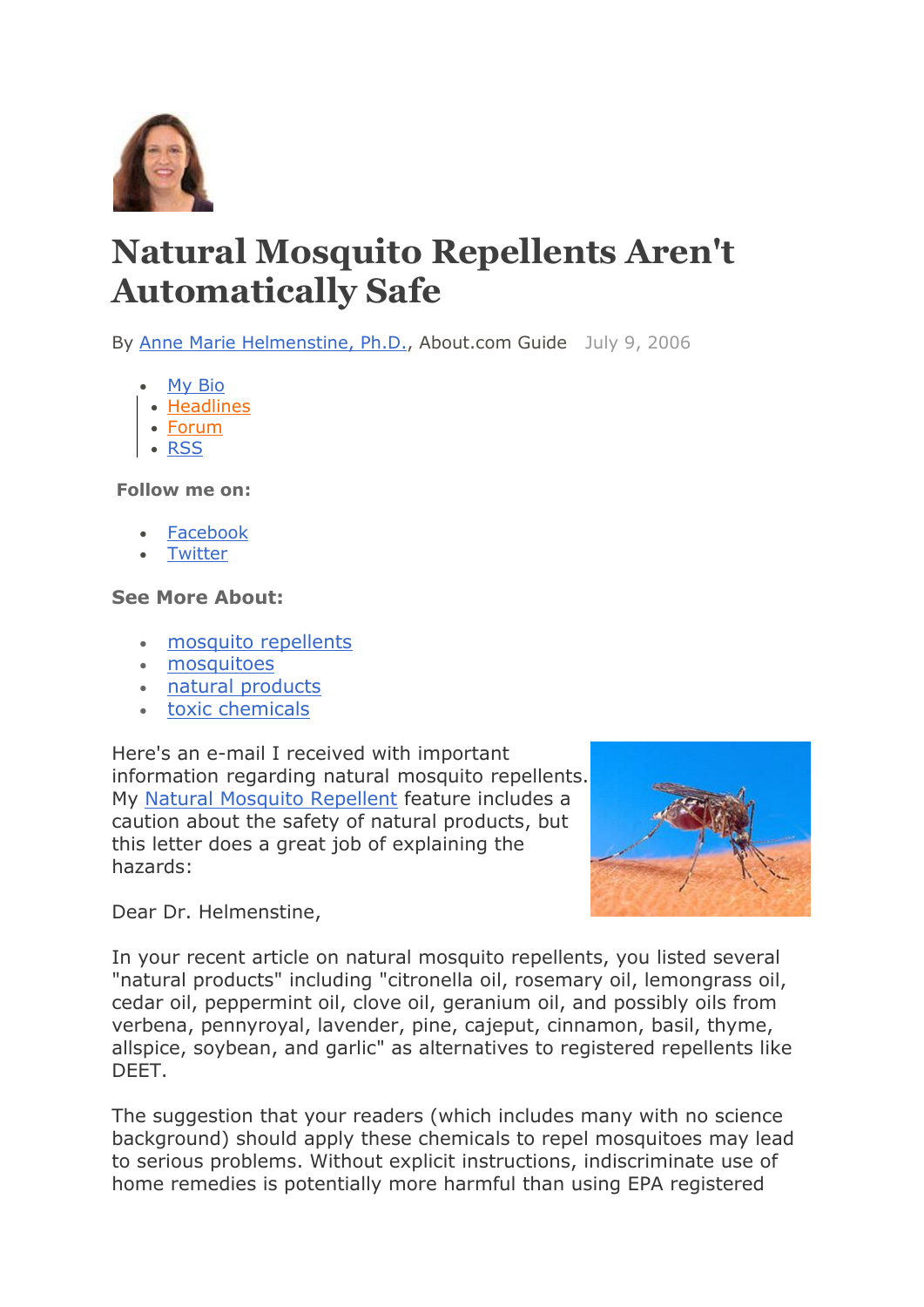repellents. At least we know that scientific investigation of potential health risks was done before EPA allowed repellents to be labeled as such.

As a person with a doctorate of philosophy in biomedical sciences, you must certainly be aware that fat soluble chemicals are readily absorbed through unbroken skin. While the amounts vary with the particular compound, indiscriminate application of these oils as "natural" alternatives to EPA registered insect repellents may be more harmful than the commercial products. Under the Federal Insecticide, Fungicide, and Rodenticide Act (FIFRA), mosquito repellents have gone through rigorous testing before being offered for sale as registered pesticides. The chemicals you listed are exempt (at this time) based on low acute toxicity, but there are other considerations. For example, accidental ingestion of any oil followed by vomiting can cause pneumonitis which is life threatening and difficult to treat. Exempt repellents are not required to be packaged in child-resistant containers, increasing the risk of accidental ingestion. Many household products are not coverd by the Poison Prevention Packaging Act. The American Association of Poison Control Centers' "Toxic Exposure Surveillance System" and the National Electronic Injury Surveillance System data show that every year thousands of children are treated for ingesting household chemicals. Possessing and using home remedies which lack child-resistant packaging may be a much greater risk than using DEET or some other registered repellent.

Another type of risk is allergens in naturally occurring compounds. For example, it is thought that some pyrethrum derivatives are thought to contain allergens that may trigger asthma attacks.

The following two paragraphs appeared in Environmental Health Perspectives (EHP), the peer-reviewed journal of the United States' National Institute of Environmental Health Sciences. [\(http://www.ehponline.org/docs/1995/103-6/focus.html\)](http://www.ehponline.org/docs/1995/103-6/focus.html)

"Pyrethrins are the collective name for a group of six pesticidal compounds derived from pyrethrum flowers in the genus Chrysanthemum. Pyrethrum flowers and refined pyrethrin extracts with varying amounts of floral impurities, some of which are allergens, have been used in pest control for several centuries. Though pyrethrum extracts are relatively low in terms of acute toxicity, there is concern that pyrethrins and their synthetic counterparts, pyrethroids, can trigger allergic reactions, particularly among the nation's estimated 15 million persons with asthma...."

"Several derivatives of natural pyrethrin molecules, known as synthetic pyrethroids, are also widely used household pesticides and are suspected to be allergens. Some of these include tetramethrin, resmethrin, and allethrin, cumulatively found in over 30 million households. Thus,